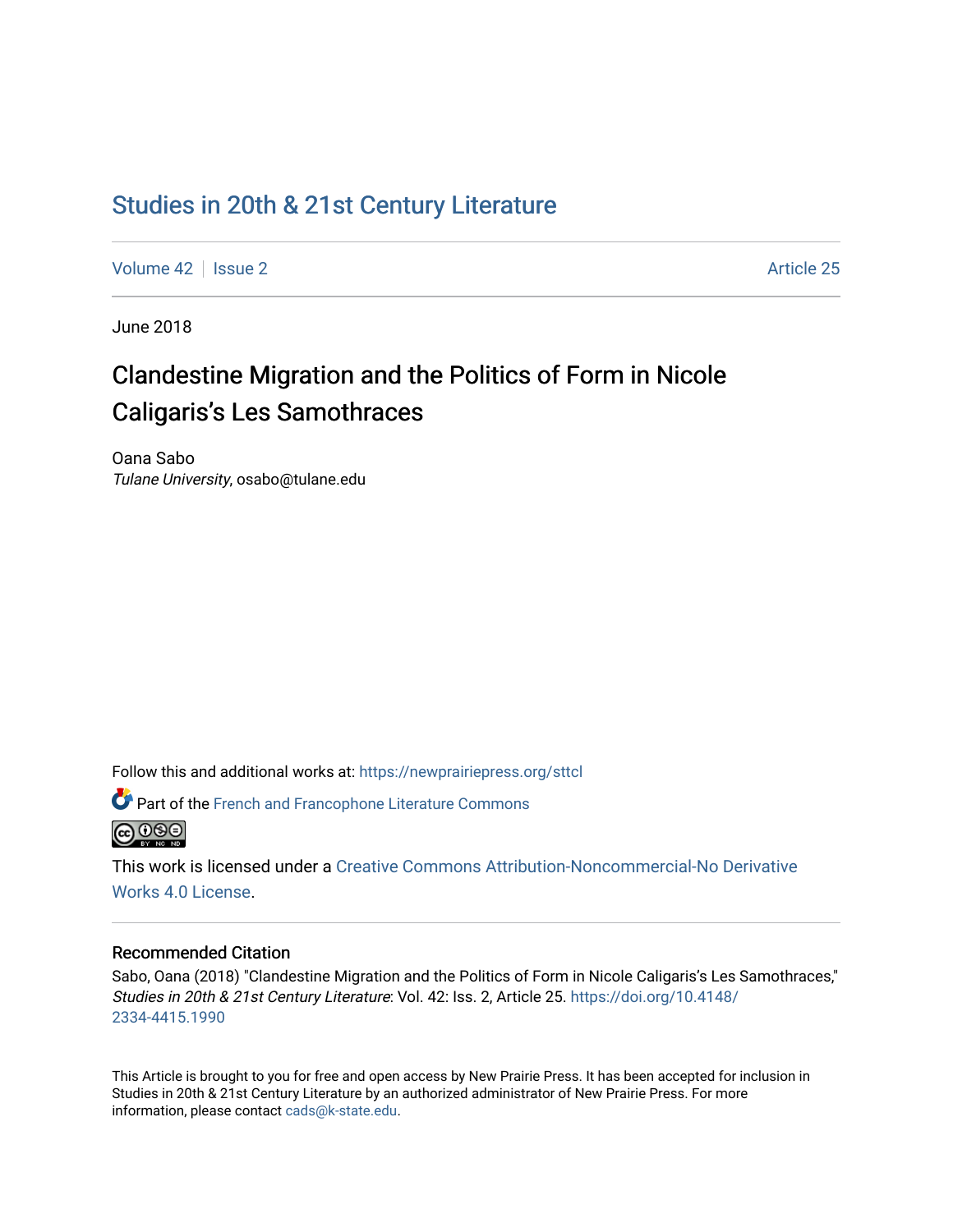# Clandestine Migration and the Politics of Form in Nicole Caligaris's Les **Samothraces**

## Abstract

This article analyzes Nicole Caligaris's Les Samothraces (2016), an experimental literary text about undocumented migration, in light of Theodor Adorno's aesthetic reflection on the politics of literary form and Thomas Nail's political theory of the migrant. Reading Les Samothraces against the grain, I argue that the text's literary form encodes the political tensions of its contemporary moment, namely the tension between the free movement of migrants and Europe's policing of its borders. Analysis of formal elements—literary characters, plot structure, and inclusion of photographs—that depict migrants who escape capture by regimes of surveillance shows that the text is an apology for migration and a critique of border politics.

### Keywords

contemporary French literature, clandestine migration, the figure of the migrant, the politics of form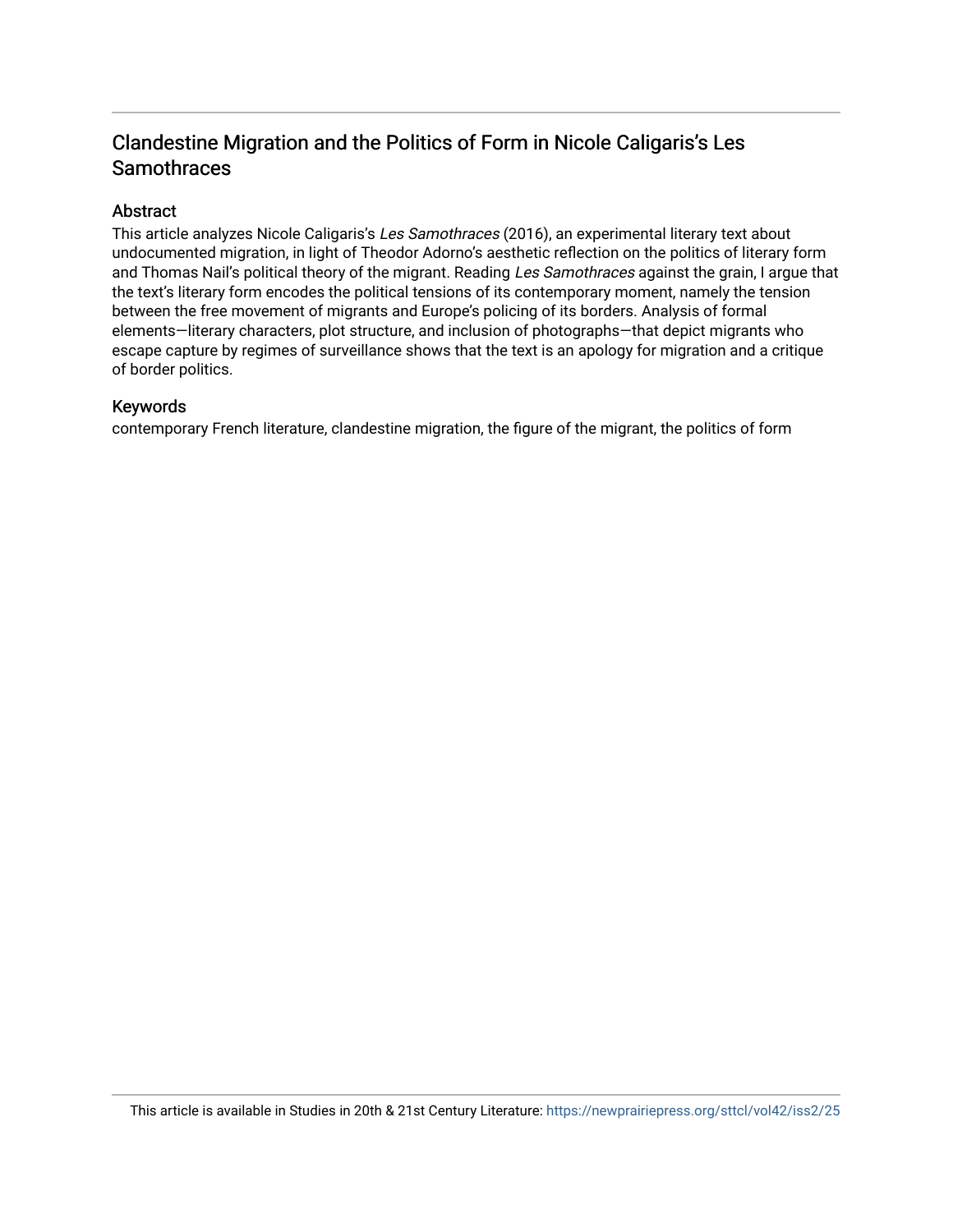### Clandestine Migration and the Politics of Form in Nicole Caligaris's *Les Samothraces*

# Oana Sabo

## *Tulane University*

Nicole Caligaris's *Les Samothraces* ('The Samothracians,' 2000/2016) recounts the perilous journey of three female characters—Madame Pépite, Sambre, and Sissi la Starine—who flee an unnamed country in the hope of a better future. The text's spatial and temporal indeterminacy and its roughly drawn characters discourage presentist readings through the lens of contemporary migration. *Les Samothraces* moreover draws on epic poetry, myth, and photography to create a generically hybrid text that resists easy categorization. Although formal experimentation invests the story with universal dimensions, the text nonetheless offers an oblique take on contemporary migration. Some recognizable tropes rapacious smugglers, dangerous border crossings, and detention centers—anchor the text in today's political climate. Reading *Les Samothraces* against the grain, I argue that the text's literary form encodes the political tensions of its contemporary moment, namely the tension between the free movement of migrants and Europe's policing of its borders. Such a political reading highlights the potential for fictional works about migration to be implicated in representations of migrant subjects. Analysis of formal elements—literary characters, plot structure, and inclusion of photographs—that depict migrants who escape capture by regimes of surveillance shows that *Les Samothraces* is an apology for migration and a critique of border politics.

*Les Samothraces* belongs to an emerging subgenre of French migrant literature that narrates the experience of clandestine migrants, refugees, and asylum seekers. <sup>1</sup> Fictional works by Olivier Adam, Arno Bertina, Isabelle Condou, Delphine Coulin, Julien Delmaire, Shumona Sinha, and Alice Zeniter, among others, while ranging from mimetic to experimental, underscore the need for a tolerant attitude towards unauthorized migrants as an alternative to European antiimmigration policies. Such works focus on the figures of clandestine rather than elite migrants and on the materiality of migration rather than on cultural issues. In this way, they contribute to an understanding of clandestine migration and asylum seeking as distinct modes of migration in today's globalized world. Significantly, French fictional narratives about clandestinity and asylum are not only didactic or socially engaged but also self-reflexive about the ways in which they represent migrant subjects. Literary texts, in general, are uniquely positioned to at once represent and question these representations. *Les Samothraces*, in particular, asks to what extent migrant experiences are communicable and clandestine migrants legible. At stake in Caligaris's text are writing and reading practices that seek an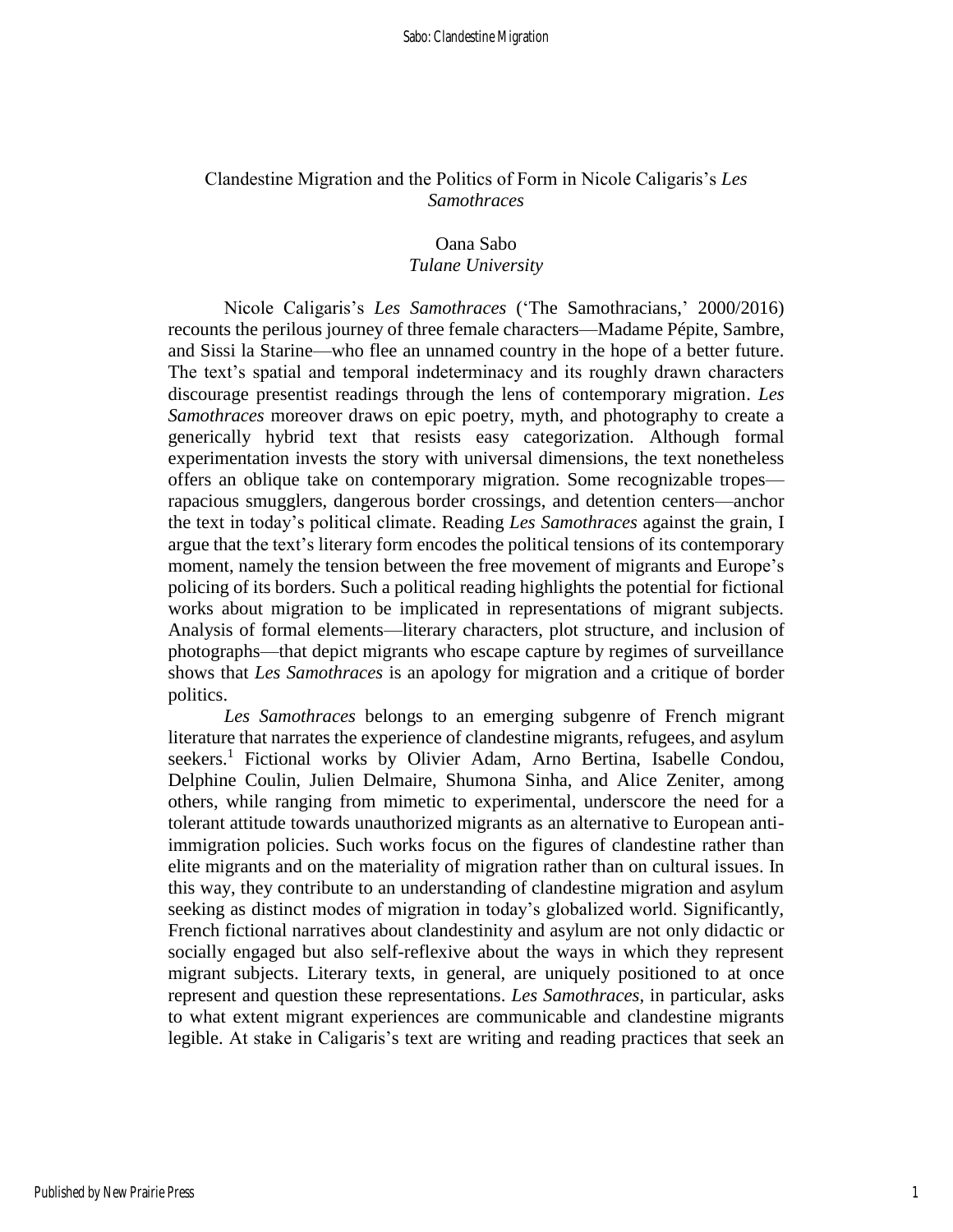ethical relationship with migrant subjects and that display an awareness of writers' and readers' complicity in acts of representation and literary consumption. *Les Samothraces* is thus an ideal case study for examining political and ethical questions through specifically literary concerns.

But how can literary texts be read as political in the absence of overt political references? In what ways does aesthetic form have ideological relevance? To elucidate the interdependence of the aesthetic and the political in *Les Samothraces*, I turn to Theodor Adorno's *Aesthetic Theory* (1970). Adorno addresses the relationship between art and society, contending that art, as a product of a particular historical period, is inextricably linked to social life. At its most autonomous, art seeks to position itself in opposition to empirical reality, but in this very act of dissociation, it nevertheless retains traces of the social. As Adorno puts it, "the unresolved antagonisms of reality reappear in art in the guise of immanent problems of artistic form" (8). In other words, the social is not external but inherent to art, and form mediates content even as it appears distinct from it. The method Adorno proposes—"immanent analysis" (477)—highlights the formal properties of artworks and relates their internal contradictions to the tensions of the empirical world.<sup>2</sup> Viewed in this light, works of art offer imaginary solutions to unresolved social problems and conjure up possibilities unforeseen in current political debates. Even though artworks imagine scenarios that may not readily translate into political praxis, their political force, according to Adorno, resides precisely in their potential to suggest alternatives to real-life tensions. As he states, "Praxis is not the impact works have; it is the hidden potential of their truth content" (350). Critical of politically committed works, whose impact he considers to be restricted to local contexts or to amount to mere propaganda, Adorno insists that the aesthetic and the political are not incompatible. Rather, "truth content always points beyond the immanent aesthetic makeup of art works towards some political significance" (391). This duality, Adorno contends, characterizes every single work of art.

Adorno's immanent critique can be fruitfully applied to Caligaris's *Les Samothraces*. I use his insight that "aesthetic form is a sedimentation of content" to bring out the political potential of a text that appears to be solely concerned with formal matters (Adorno 7). Caligaris herself appears to endorse the key role of literariness in her interviews, where she reinforces the idea that literature is not a political instrument and should therefore be responded to as literature. By her own admission, Caligaris is not a politically committed writer: "je ne crois pas à l'efficacité, ni même à la possibilité d'un roman 'engagé'" (quoted in Nicolas) 'I don't believe in the efficacy, let alone the possibility of a "committed" novel.<sup>3</sup> As she explains, "Si mon travail d'écrivain a une dimension politique, c'est littérairement. C'est dans ce qu'il produit dans la littérature et pour la littérature" (quoted in Guichard 25) 'If my work as a writer has a political dimension, it is in a literary sense. It's about what it achieves in literature and for literature.<sup>'4</sup> Because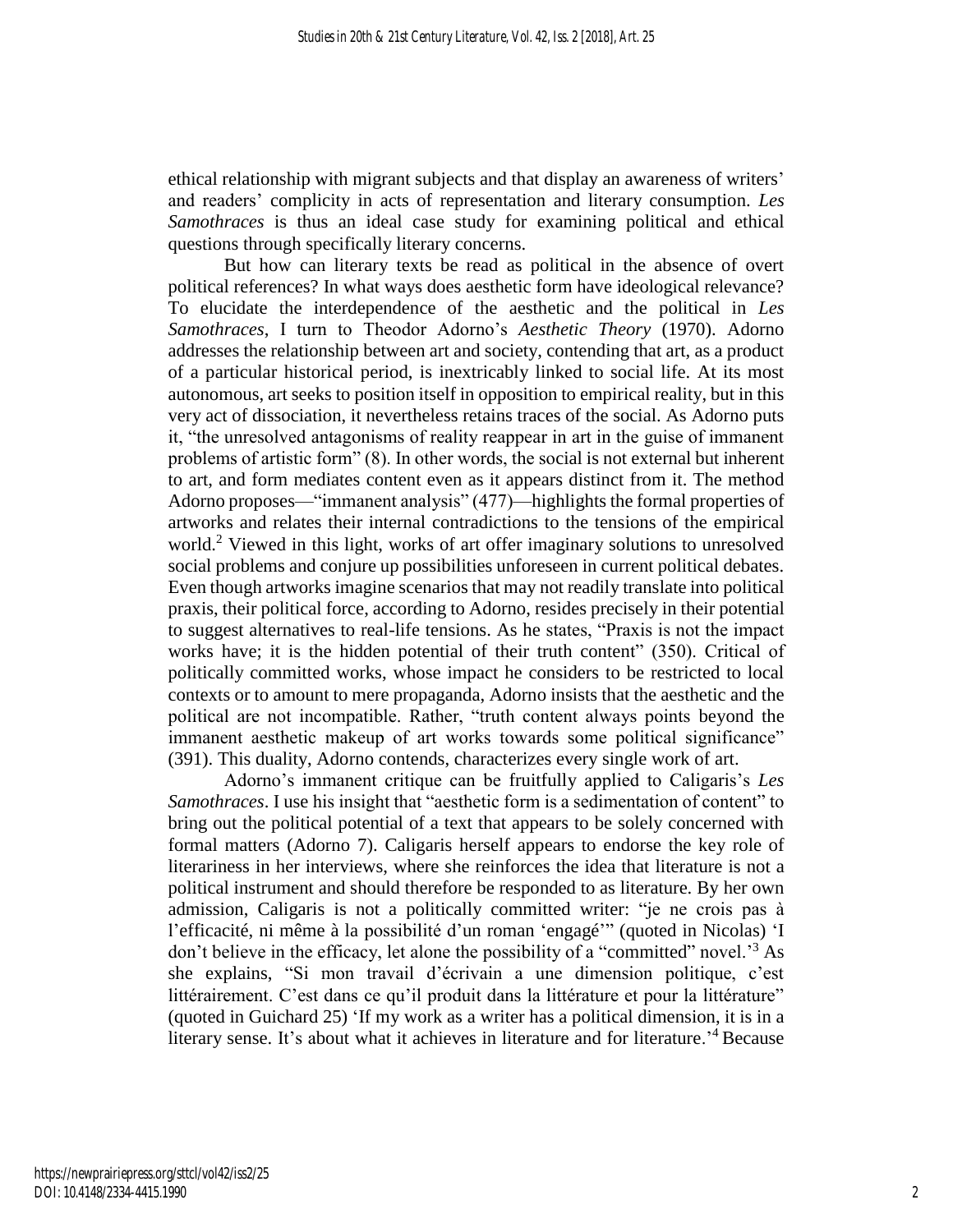*Les Samothraces* takes an oblique approach to migration, it invites readers to reflect on the migrant as a subject position. The text asks: What is a migrant? Who can become one? What effects do regimes of border control have on migrants' selfhood? And is there room for resistance? In other words, *Les Samothraces* gets at the heart of the figure of the migrant, attempting to comprehend and nuance it.

#### The Figure of the Migrant

A literary text that foregrounds clandestine migration requires a conceptual model that avoids celebrating migrant subjects or divesting them of all power. Prominent theories of mobility have privileged motion over stasis, proposing concepts such as "routes" (Clifford) and "ethnoscapes" (Appadurai). These notions, however, characterize economically privileged subjects. Other theories, which underscore migrants' status as "guest" (Rosello) or "bare life" (Agamben), stress their limited or complete lack of agency vis-à-vis their hosts. Bridging these two trends, philosophy scholar Thomas Nail has recently theorized the ways in which migrant subjects have historically been constituted at once by enforced mobility and their resistance to power structures. Nail's political theory of the migrant will serve as an overall framework for analyzing *Les Samothraces* because it speaks to Caligaris's ambivalent representation of migrant subjects as both precarious and subversive. However, while Nail has little to say about the lived experiences of migrants, Caligaris fleshes out the "figure" of the migrant through her portrayal of vulnerable female migrants who support each other in their journey. She examines notions of gendered migration, vulnerable bodies, and acts of solidarity, which are absent from Nail's abstract model. *Les Samothraces* thus updates Nail's conception of the migrant, shedding light on a particularly relevant subject position of our time—the undocumented female migrant.

In *The Figure of the Migrant* (2015), Nail develops a political theory of the migrant that takes as its point of departure the migrant's fundamental characteristic, their movement. He argues that, historically, migrant figures such as the nomad, the barbarian, the vagabond, and the proletarian have been constructed as a result of their "expulsion from their territorial, political, juridical, or economic status" (2). However, the migrant is defined not only by techniques of social expulsion, but also by resistance to the social order: "It also has its own forms of social motion in riots, revolts, rebellions, resistances" (7). Nail makes three key points that are useful to an analysis of *Les Samothraces*. First, his concept of "figure" mediates between the abstract and the concrete, allowing him to sketch out social types (nomads, barbarians, etc.) while also grounding them in specific historical periods. As he explains, "as a figure, the migrant refers both to empirical migrants in the world *and* a more abstract social relation. It is irreducible to either" (16, original emphasis). Second, Nail's redefinition of the migrant through movement stresses the migrant's process of becoming, which deflates essentialist conceptions of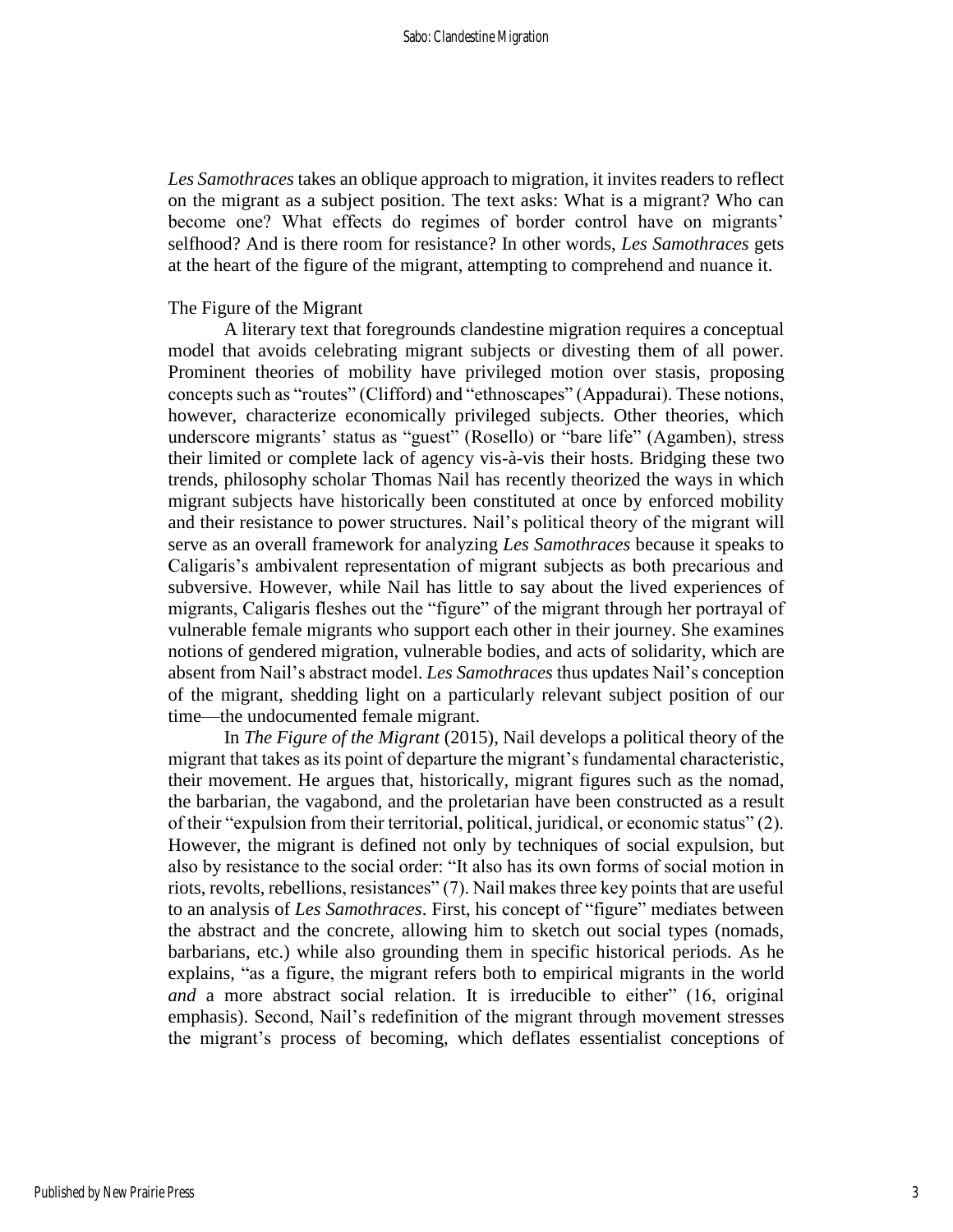identity. As he asserts, "migratory figures function as mobile social positions and not fixed identities. One is not born a migrant but becomes one" (3). The figure of the migrant can be understood not as a specific person but as a flexible subject position that changes according to different circumstances (departure, journey, arrival) and in response to different forces that control social mobility. Third, agency for Nail is a key aspect of the migrant's encounters with regimes of social circulation.

*Les Samothraces* can be read through Nail's concepts of figure, becoming, and agency. The text represents the migrant as a figure—a trope that bridges the universal and the particular, the fictional and the empirical, or visibility and shapelessness—in order to interrogate the claim that migrant subjects can be captured visually and hermeneutically by regimes of surveillance as well as by acts of reading and writing. The characters, whose contours are deliberately imprecise, bridge the concrete and the abstract by offering possible scenarios for the travels and trials of empirical migrants, while also discouraging—through sparse features—readers' identification with real-life migrants. Furthermore, Caligaris positions her characters on a migratory spectrum: from voluntary exiles (at journey's start) to detainees (under police arrest), to stateless (after destroying their papers) to, finally, stowaways (fearful of being thrown into the sea). The various incarnations of the migrant figure suggest that clandestinity is a precarious subject position that characters inhabit by force or by choice. In other words, the text foregrounds migrancy as a circumstantial rather than an identitarian phenomenon by depicting the ways in which, throughout their journey, the characters become migrant subjects during violent clashes with regimes of control and detention. Last, Caligaris shows that the heroines are not only subjected to disciplinary power but also resistant to it, mostly through acts of solidarity and generosity that arise in spite of their vulnerability. In what follows, I explore three key aspects of *Les Samothraces*—the notion of literary character, the plot structure, and the imbrication of text and image—to reveal how the text's literary and visual representations, instead of faithfully capturing migrant subjects, render them opaque and unstable.

### Literary Characters as Figures

Caligaris's approach to the notion of literary character suggests her refusal to represent migrant subjectivity in a realist way. She employs theatricality to steer her text away from the genre of politically committed literature and towards broader contexts of interpretation. The three heroines are abstract figures more than fullfledged characters, in keeping with the recent tendency of French fiction to move away from character development.<sup>5</sup> That is why Caligaris conceives of her characters as "silhouettes" or "des voix, avec une tonalité particulière" (quoted in Guichard 24) 'voices, in a specific key.' At the same time, they are slightly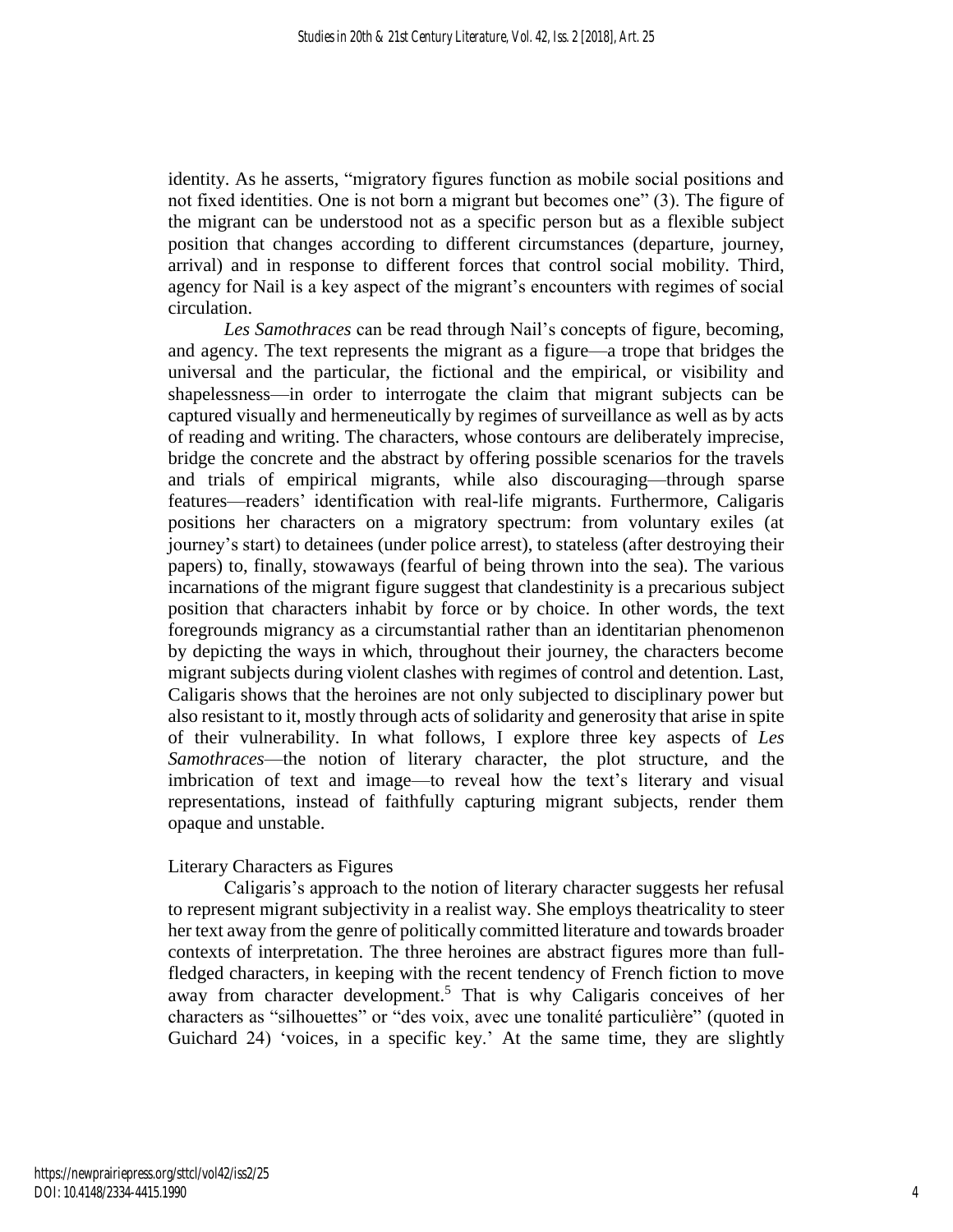personalized. Typographically, Madame Pépite's, Sambre's, and Sissi's words are printed in fonts of different sizes to distinguish them from the anonymous group of migrants they lead—a chorus-like presence that serves as a sounding board for their thoughts and actions, as in ancient Greek tragedy.

The notions of silhouette and voice, which suggest a certain degree of abstraction, thus aim to dissuade readings of characters through the exclusive lenses of present-day migration. As Caligaris states, "*les Samothraces* ne se réfèrent explicitement à une actualité précise. . . . À côté de problèmes actuels, dont on ne peut s'abstraire, y jouent des questions plus anciennes, plus fondamentales: quitter sa famille, partir de la maison du père" (quoted in Nicolas) '*Les Samothraces* does not explicitly refer to precise current events. . . . Beside present-day issues, which one can't ignore, there are older, more basic questions: leaving one's family, leaving one's father's house.' Departure, an oft-used motif in ancient tragedy and epic poetry, signifies a human right. That is why the refrain "*PAR-TIR TA-TA-TA*" (4, original emphasis) 'De-part ta-ta-ta' punctuates the narrative. Specifically, *Les Samothraces* inscribes itself in literary traditions of the past through its title allusion to the Winged Victory of Samothrace (the name of the statue discovered in 1863 on the Greek island of Samothrace) and, as Bruno Blanckeman notes, by employing the tropes of tragedy (law, justice, and politics) and epic poetry (departure, wandering, and the struggle for survival) (74). The title, as Caligaris explained, suggests that the act of departure connotes not only rupture but also victory (quoted in Nicolas). The political gesture of Caligaris's allusion to myth and epic poetry is that the reference seeks to represent migration as an ordinary phenomenon of *longue durée*.

Moreover, the characters' obsessive words and gestures recall Samuel Beckett's puppet-like characters. Caligaris's protagonists are Beckettian figures in their absurd waiting, compulsive behavior, spasmodic gestures, and minimalist speech. They are placed in extreme situations that require fighting for survival and experience extreme emotions such as pain, nausea, or shock—as in the opening scene, for example, where they jostle for space, inch their way forward by taking advantage of others' fatigue, or fight for the only available bench. The author's literary universe is a chilling world and her language is unsparing in its violence. Consider, for instance, the scene that records the effects of police violence on migrants' bodies when they seek to escape from the detention center: "les membres craquaient, . . . les têtes s'écrasaient les unes contre les autres, . . . les vertèbres se séparaient définitivement, . . . les yeux s'enfonçaient pour toujours dans les trous de crâne et . . . les gencives se défaussaient de quelques-unes de leurs mauvaises dents" (29-30) 'limbs were broken, . . . heads were smashed into each other, . . . vertebras were split up for good, . . . eyes sank once and for all into the holes of the skull and gums were relieved of some of their bad teeth.' In scenes such as these, Caligaris performs an X-ray of the migrant body, offering us bruised body parts for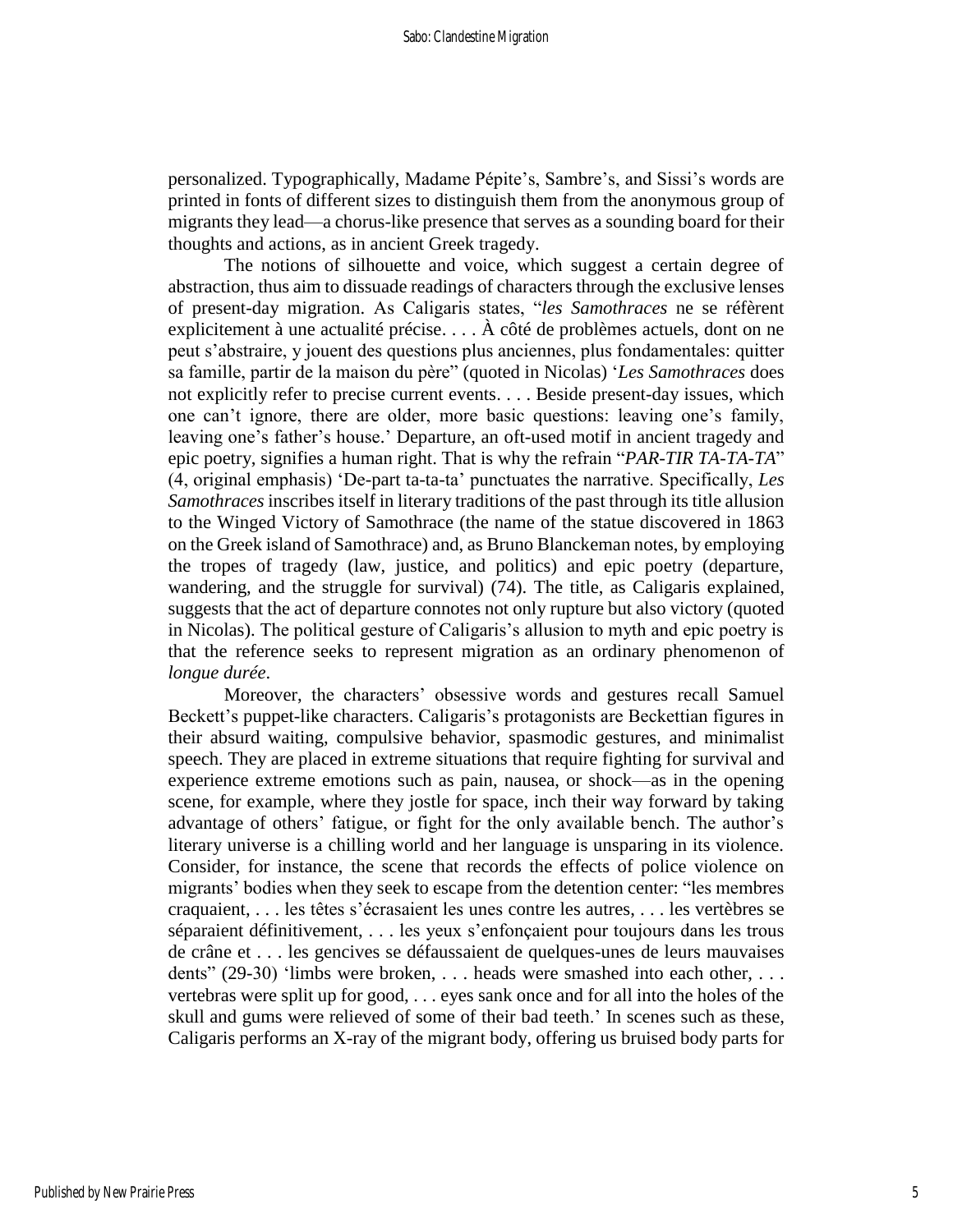scrutiny, albeit not with surveillance technologies' clinical aim of transparency. Hers is an aesthetic of proximity that, through close-ups of migrants' corporeal parts, magnifies their suffering in order to disorient readers and limit their visual grasp of the migrant body. In this way, she forecloses easy empathy and appropriation of the pain of others that photographs of migrants in the media, for example, may encourage.

As a privileged site of biopolitical management, the body is the primary locus of both vulnerability and resistance to state practices of surveillance. Caligaris highlights the deleterious effects of clandestine migration by zooming in on the characters' bodies. In photographic style, she depicts migrants in close-up and often highlights various body parts to deflate readers' claims to visual or hermeneutic mastery. Insofar as this technique denies readers' access to migrants' subjectivity, Caligaris problematizes the readability of clandestine migration. In other words, the undocumented migrant is legible only in a fragmentary, partial manner. The author's representation of migrant bodies thus diverges from the goals of knowledge and transparency displayed by regimes of surveillance and control. Take, for instance, Sambre's fierce attempt to climb the cliff leading to the border: "Grimper . . . les joues marquées à vie par les éclats de pierre, les mains comme des plaies, n'importe, les dents cassées d'être tombée vingt fois, les mâchoires bloquées par le froid, les muscles en train de flancher, moi qui n'ai pas l'habitude, tant pis: je monte" (21) 'To climb . . . the cheeks scarred for life by rock shards, the hands like wounds, whatever, the teeth broken by having fallen twenty times, the jaws clenched by the cold; the muscles about to give in, me who's not used to this, never mind: I'm climbing.' This focus on Sambre's aching body parts underscores border regimes' deleterious effects on migrants as well as the latter's resilience in the face of physical obstacles. Sambre's migrant body in this scene is too fragmented and damaged to be identified by border technologies of surveillance as threatening or controllable. She is both vulnerable and forceful. Indeed, how do Caligaris's characters relate to power in ways that at once are affected by it and act on it?

Turning to Judith Butler's redefinition of vulnerability as part of, rather than as antithetical to, resistance helps us reflect on the relationship between migrant bodies and institutional power in *Les Samothraces*. In her co-edited collection, *Vulnerability in Resistance* (2016), Butler bases her theorization of vulnerability on her view of the body as "less an entity than a relation," or as dependent on "the infrastructural and environmental conditions of its living," even as it may seek to affect those power structures on which it depends for support (19). In other words, Butler understands embodiment as both relational and performative, that is, both "acted on and acting" on institutional structures (24). This is, then, the double meaning of vulnerability: "a way of being exposed and agentic at the same time" (24). Butler is concerned especially with modes of collective resistance such as public assemblies, strikes, and barricades, showing how vulnerability can be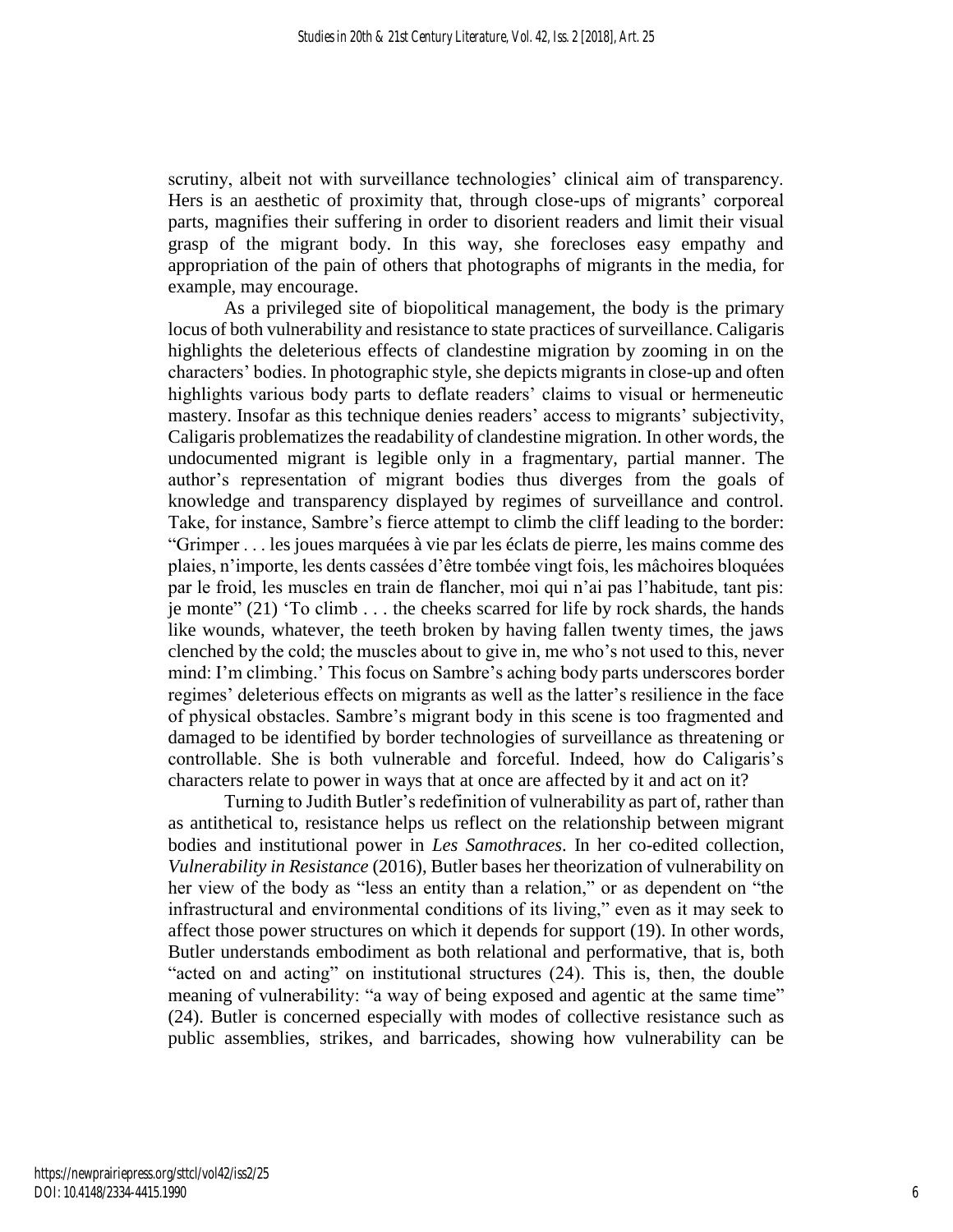mobilized as a political resource in practices of resistance. To put her idea differently, those engaged in protest deliberately expose themselves to power, and thus exert their agency in spite of, and even because of, their vulnerability.

Butler's double-edged concept of vulnerability is particularly useful in a narrative like Caligaris's, whose main protagonists are female. Defining vulnerability not as "a subjective disposition," but as "a kind of relationship" to a field of forces, challenges views that associate vulnerability with female subjects and agency with male figures (Butler 25). It shifts the focus from subject to space and, in particular, to their interaction. I therefore turn to the heroines' interaction with practices of policing in carceral spaces in order to reveal how their vulnerability can be located in the grey zone between "receptivity and responsiveness" (Butler 25). In other words, the heroines' capacity to be affected by practices of surveillance and control is inextricably linked to their ability to act upon these very practices.

#### Plot Structure: Agency in Surveillance Spaces

*Les Samothraces* stages encounters between migrants and spaces of surveillance, thereby allowing readers to imagine the ways in which migrants submit to, as well as resist, nation-states' regimes of biopolitical control. Ironically, their progression through these spaces is accompanied by loss (of material belongings and identity papers), depersonalization (by becoming undocumented migrants), animalization (they resort to aggressive survival strategies in the detention camp), and effacement (as stowaways in the belly of a cargo ship). The migrant journey is thus a slide into precarity and invisibility, yet it does not preclude acts of resistance.

The series of spaces that Madame Pépite, Sambre, and Sissi la Starine traverse are well apprehended through the concepts of "flows" and "junction[s]" that Thomas Nail proposes. According to Nail, flows connote the "continuous movement" of people, while junctions represent points in space or time when a flow is redirected "back onto itself in a loop or fold" when an obstacle has blocked its way (24, 27). Thus, the visa office in front of which the protagonists congregate, the border they cannot cross, the cliff they struggle to climb, the detention center from which they seek to escape, and the ship hold in which they hide are so many junctions that impede or delay their circulation.

In the opening scene, a dense crowd is queuing in front of a permanently closed visa office. Its push-pull movement is described as "[une] masse flottante, secouée de lames fortes qui venaient se briser contre les portes du guichet fermé" (3) 'a floating mass, shaken by strong waves that came smashing against the doors of the closed counter.' The obstacle against which these ripples break is not only a point of stability in characters' agitated movements but also the symbol of a border that restricts mobility. In this context, the heroines stand out from the crowd by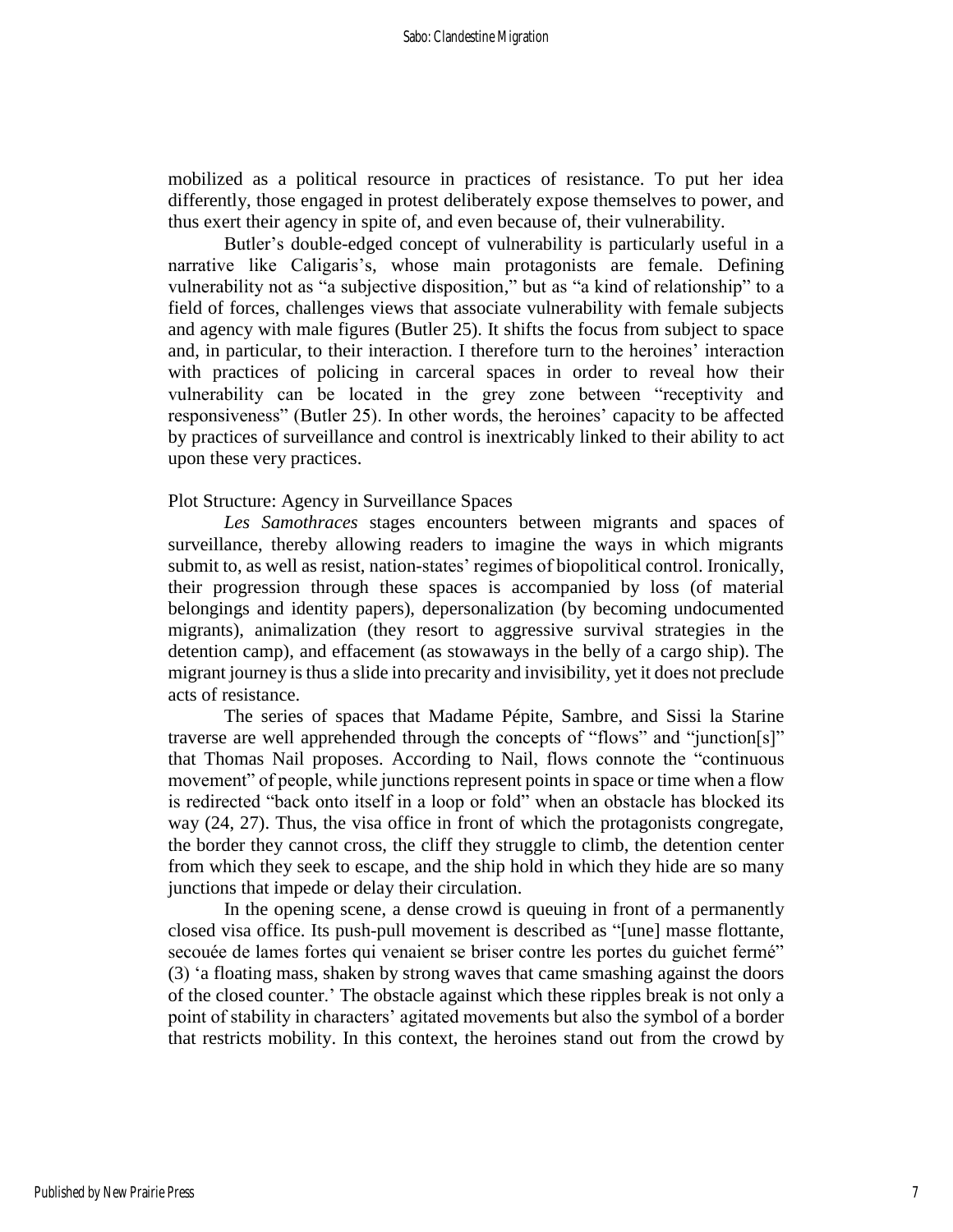defying state-enforced stasis and supporting each other. Madame Pépite and Sissi brutally push their way forward to help Sambre, ostensibly sick, to reach the front of the line. Partly out of solidarity, partly out of cunning, they mobilize Sambre's vulnerability to resist confinement. Figures of movement, above all, the heroines assert their mobility as "[un] droit" (33) '[a] right.' This legal junction thus elicits forms of migrant solidarity that pose an alternative to controlled movement. While the text defends the human right to migrate, the opening scene invalidates this universal law. The politics of form is evident in the contrast between the right to circulate and the closed visa office.

The bus ride to the border is another movement that comes to an abrupt halt, requiring the heroines to overcome their vulnerability. When the migrants realize that the office will remain closed, they leave without a visa, squeezing into the only coach available. In utter chaos, more than a hundred migrants pile their belongings in the bus, on top, underneath, and even sideways. Some slide into the luggage compartment, attempting to ride clandestinely. Traveling light, Madame Pépite, Sambre, and Sissi come into focus via their psychic capacity to endure the promiscuous contiguity of other bodies and ignore the deaths of their travel companions. In a poignant scene, the driver—a people smuggler—orders the passengers to sing and dance to muffle the desperate cries of the people suffocating in the luggage compartment. At the mercy of the smuggler, they acquiesce, despite intense physical and mental discomfort: "Gris sous nos bobs, crispés dans un sourire, tête ballante au rythme de n'importe quoi, forçant nos yeux creusés à ricaner comme il faut" (18) 'Ashen-faced under our sun hats, smiling nervously, moving our heads to whatever tune, forcing our sunken eyes to snicker properly.' Caligaris's politics resides in her aesthetic choices such as the use of the absurd, the grotesque, and the macabre.

The steep cliff that leads to the sea instead of the expected border is yet another obstacle. When the driver provokes an accident, the migrants are left stranded on a slippery hill. While climbing in search of a path to the border, some regularly fall into the sea. The language matter-of-factly registers the banality of migrant deaths: "Ça fait *wouf* en contrebas, c'est tout" (20, original emphasis) 'Sounds like *wouf* below, that's all.' Others reach a point where they can neither climb nor descend. Holding on to a rock for dear life, Madame Pépite, Sambre, and Sissi express, in alternating interior monologues, their determination to defy gravity. Whereas, as migrants, they are vulnerable to smugglers and dangerous paths, they nonetheless exert their agency through their capacity to endure excruciating physical pain and to persist in their journey. Sissi, for example, muses that "j'ai trop de sang pour une cariatide" (22) 'I have too much blood to be a caryatid.' Instead of being "un marbre blanc, pour soutenir tout / ce rocher" (22) 'a white marble, to support / this whole rock,' she pictures herself as "une victoire ailée" 'a winged victory' about to take flight. Caught between the cliff and the sea,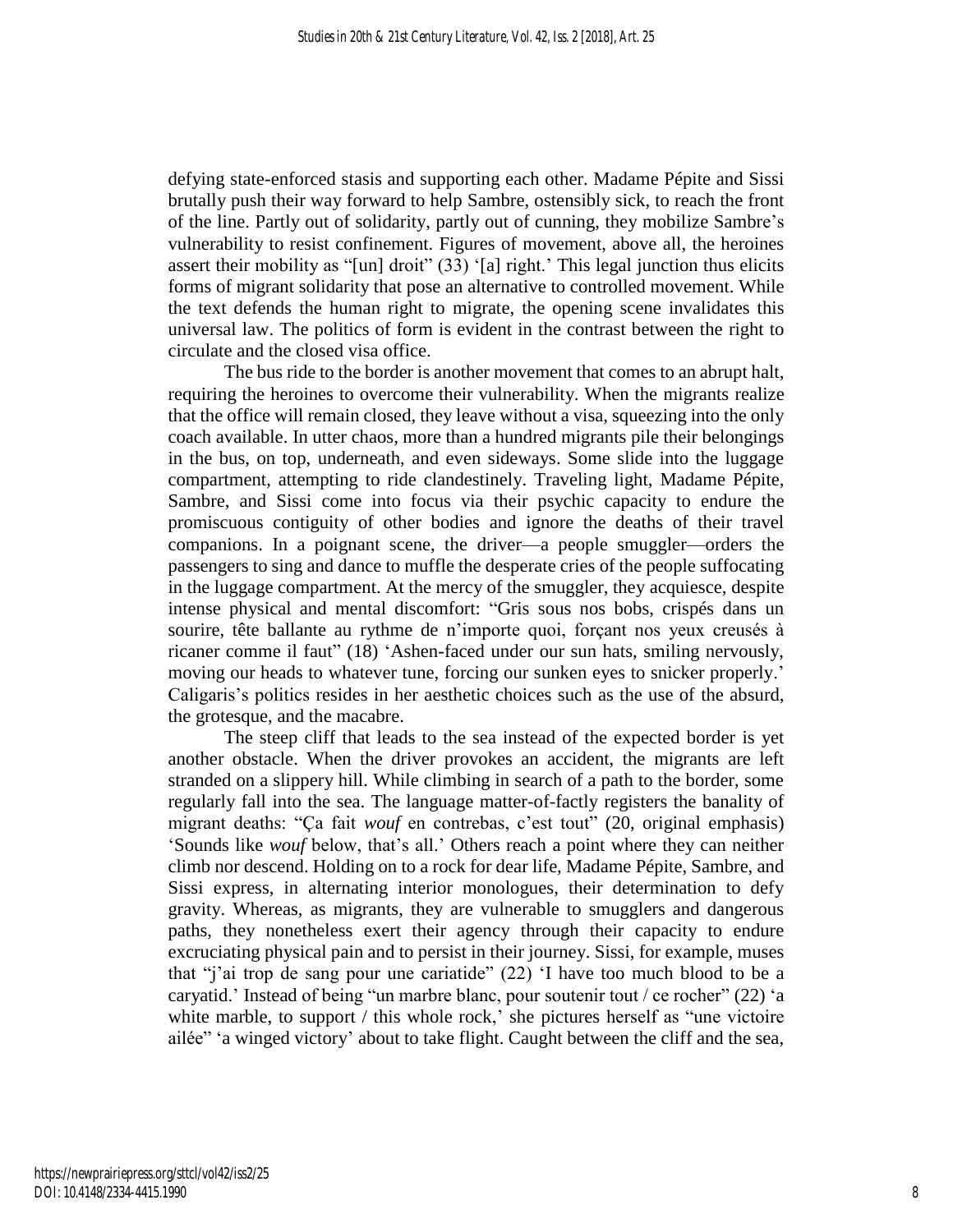Sissi uses her awareness of her aching body to conjure up mobilizing female models. She resists arbitrary borders by rejecting the immobile caryatid—a mere supporting pillar, in her view—for the more dynamic Winged Victory of Samothrace. The juxtaposition between shocking images and a matter-of-fact tone as well as the depiction of characters caught in liminal positions encode political questions about the possibilities for migrants' circulation.

The detention center where the characters are placed after being arrested by the police is another junction that arrests migrant flows, redirecting them—via forceful return by train—to their point of departure. Situated in a converted railway station surrounded by barbed wire, the detention center is a liminal space that bridges motion (the departing trains) and stasis (the awaiting migrants). Moreover, it connects opposing practices of protection and management: "difficile de dire si c'était un sauvetage ou une arrestation" (22) 'hard to say if this was a rescue or an arrest.' The slippage between care and detainment indicates, as Miriam Ticktin has argued, that humanitarian practices of aid conceal the attempt to manage the very bodies they purport to save (5). This dialectical logic is evident in the authorities' practices of identification and control. Whereas the police conceive of clandestine migrants as bodies to be detained, surveilled, and documented, migrants use their own bodies as sites of resistance. Instead of filling out administrative forms, they withhold personal information, all giving the same name or pretending to have forgotten their name. Having ingested their identity papers shortly before the arrival of the police, they become "[d]es gens sans nom" (26) 'nameless people.' Anonymity and amnesia are acts of resistance against biopolitical control. Yet statelessness is also an emblem of utmost precarity. In Butler's terms, the migrants are at once agentic and vulnerable, for they not only defy technologies of classification but, by delaying their identification and return, also submit to living under dehumanizing conditions. Forced to resort to survival strategies whereby they rummage, steal, and punch in attack or self-defense, they blur the line between the human and the animal: "Nous sommes devenus des becs. Des mains: paumes et griffes . . . . / Nous sommes devenus des béliers, capables de renverser n'importe quel homme debout en fonçant sur lui par surprise" (25-26) 'We've turned into beaks. Our hands: palms and talons . . . . / We've turned into rams, ready to knock down any man standing by charging into him unexpectedly.' The animalization of the migrants is both an indictment of their precarity in the detention center and an affirmation of their survival skills. Madame Pépite, Sambre, and Sissi's strategies of self-defense and mutual support challenge the authorities' assumptions about migrants' physical and psychological weakness during the medical examination they are forced to undergo. In other words, the heroines disprove institutional views of migrants as suffering and in need of medicalization. (They receive pills more often than food.) Liminality (human/inhuman) allows them to resist precarity, while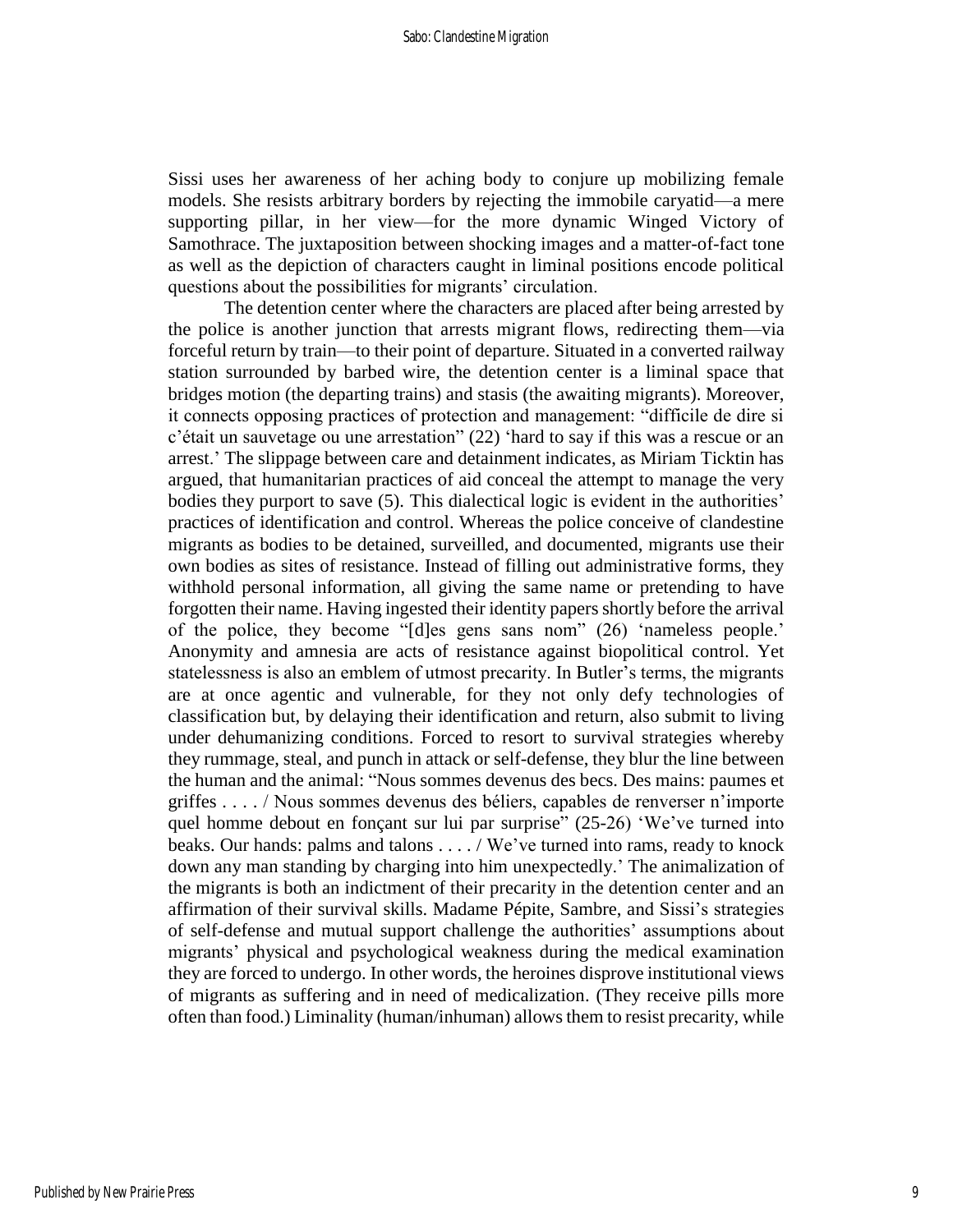solidarity (they bribe their way onto a ship with Madame Pépite's money) helps them escape detention.

Madame Pépite, Sambre, and Sissi take their self-effacement one step further, as stowaways on a cargo ship. Their life depends on their invisibility, or at least on the sailors' willingness to overlook their presence, for they are aware that they are "*LE SURNOMBRE, LES SANS-DROIT*" (38, original emphasis) 'in excess, without rights.' Sailors can throw them overboard with impunity as they are devoid of political and legal protection. That is why they strive to "suspendre notre existence, ... ravaler ce que nous sommes, disparaître" (33) 'suspend our existence, . . . swallow up what we are, disappear.' Invisibility is, for the heroines, a means to escape control, since disciplinary power is exercised on subjects that are visible (Foucault 187). Whereas they previously dwelled on the border between the human and the animal, the protagonists are now suspended between life and death. Or rather, they experience a sort of death-in-life, as the image of the dark, cold, and damp ship hold suggests. The ship hold, however, is not only a tomb that potentially condemns the heroines to death, but also a womb-like, regenerative space (Blanckeman 75). Here they form solidarities, remember and mourn the migrants who perished on the way, and pay their debts to those left at home by acknowledging that their own freedom comes at the cost of abandonment. Madame Pépite, Sambre, and Sissi experience at once self-erasure and self-renewal, resisting power through shared acts of mourning and solidarity that acknowledge their vulnerability and interdependency.

Despite its bleak content, *Les Samothraces* ends on a hopeful note, with the image of the heroines stealthily getting off the ship. In this scene, they are far from personifying the Victory of Samothrace's majestic descent from the skies to a triumphant fleet. Instead of arriving at the prow of a ship, they scurry off at journey's end, as they ponder: "Notre voyage n'existe plus. / . . . Maintenant, les vrais emmerdements commencent: *c'est là*" (41, original emphasis) 'Our journey is no more. / . . . Now the real hassle begins: *over there*.' Significantly, they bracket their journey and stress their new beginning, which continues beyond the text's concluding line. Their fate—their chances of integration in a new society—lie outside of the pages of the book. This lack of textual closure indicates that Caligaris shifts the issue of migrant subjects' place in their host country from the text to the real world, where it becomes the readers' responsibility. It is in this sense that aesthetic form is political.

### Text and Image: An Aesthetics of Opacity

Initially published in 2000 by Mercure de France, *Les Samothraces* was reprinted by Le Nouvel Attila in 2016, during the so-called "refugee crisis" in Europe. The second edition is printed as a leporello—a book that unfolds like an accordion. The front features the text, while the back includes 1166 miniature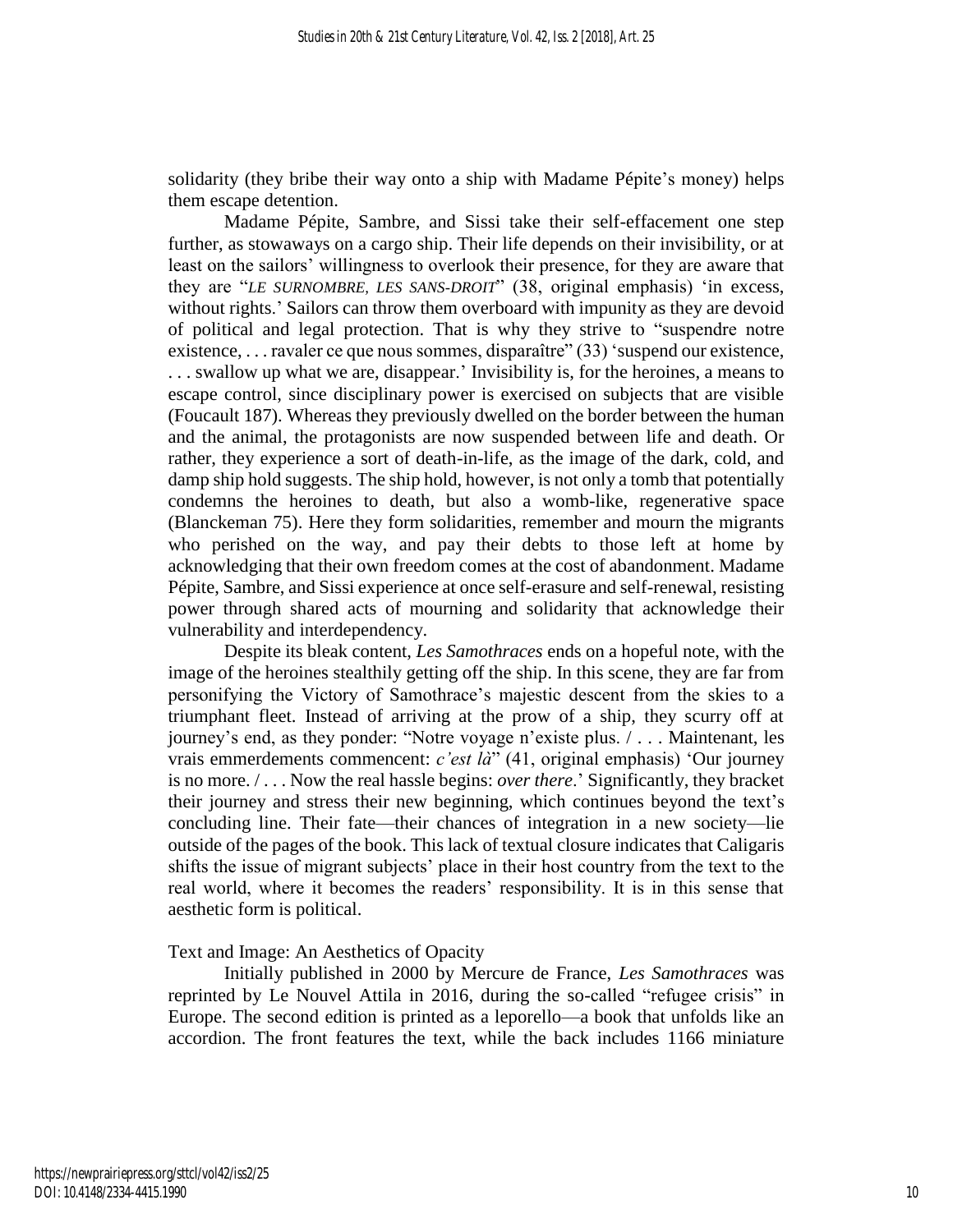photographs of migrants by the artist Éric Caligaris, the author's brother. This playful format draws on Blaise Cendrars and Sonia Delaunay's experimental mix of poetry and painting in *La Prose du Transsibérien et de la Petite Jehanne de France* (*Prose of the Trans-Siberian and of Little Jehanne of France*)—a long poem that celebrates mobility and speed and whose pages also unfold concertinalike—as well as on Victor Segalen's poem *Stèles*, from which it borrows the concept of opacity. (Segalen inserts Chinese ideograms that suggest cultural opacity for non-Chinese speakers.)

The visual representation of migrants is designed to reinforce Nicole Caligaris's literary representation. Since Madame Pépite, Sambre, and Sissi are mobile and opaque characters that interrogate notions of reader accessibility, Éric Caligaris's migrants are silhouettes with barely distinguishable human shapes. The images, extracted from his series *Nuée* ('Swarm'), are highly blurred pictures of photographs of migrants he had found on the Internet. Aiming for distorting effects, the artist brought his camera very close to the computer screen without concern for perspective, color balance, or depth of field. The result? Photographs of migrants caught in flight and deliberately out of focus that defy easy representation. In fact, they challenge viewers to take a closer look at the mysterious shapes and reflect on how they view migrant bodies and whose bodies are visible in contemporary societies. Because these shapes are not immediately recognizable, a note on the back cover identifies them as images of migrants.

Éric Caligaris' palimpsestic images interrogate the resemblance between the visual representation and its referent, discouraging mimetic interpretations. As unfaithful copies of screen shots, distorted beyond the point of recognition, they disallow voyeuristic or empathetic gazes. The black and white colors as well as the contours of migrants' bodies conjure up medical X-rays of body parts, evoking technologies of diagnosis and management. Nevertheless, the idea that migrants escape representability becomes clear when we fold out the pages of the sevenmeter long book. The impression is that of an endless proliferation of superimposed pictures of different sizes—some blown-out, others too small to grasp—that will spill out of the printed page. As a visual archive of migrants in motion, this swarm (*nuée*) of photographs connotes flight, speed, and ephemerality, implying that migrants cannot be contained in their photographic frames. Indeed, Éric Caligaris conceives of migrants as spectral rather than heroic figures, for they erase the material traces of the original photographs, escaping viewers' grasps. The photographs added to the second edition are no mere additions to Nicole Caligaris's text. When read alongside it, their opacity greatly enhances the author's depiction of her characters. Both Nicole and Éric Caligaris attempt to defamiliarize the figure of the migrant through aesthetic form, increasing the critical distance between the reader and the migrant characters, preventing acts of appropriation, and maintaining that migrant subjects are not fully legible.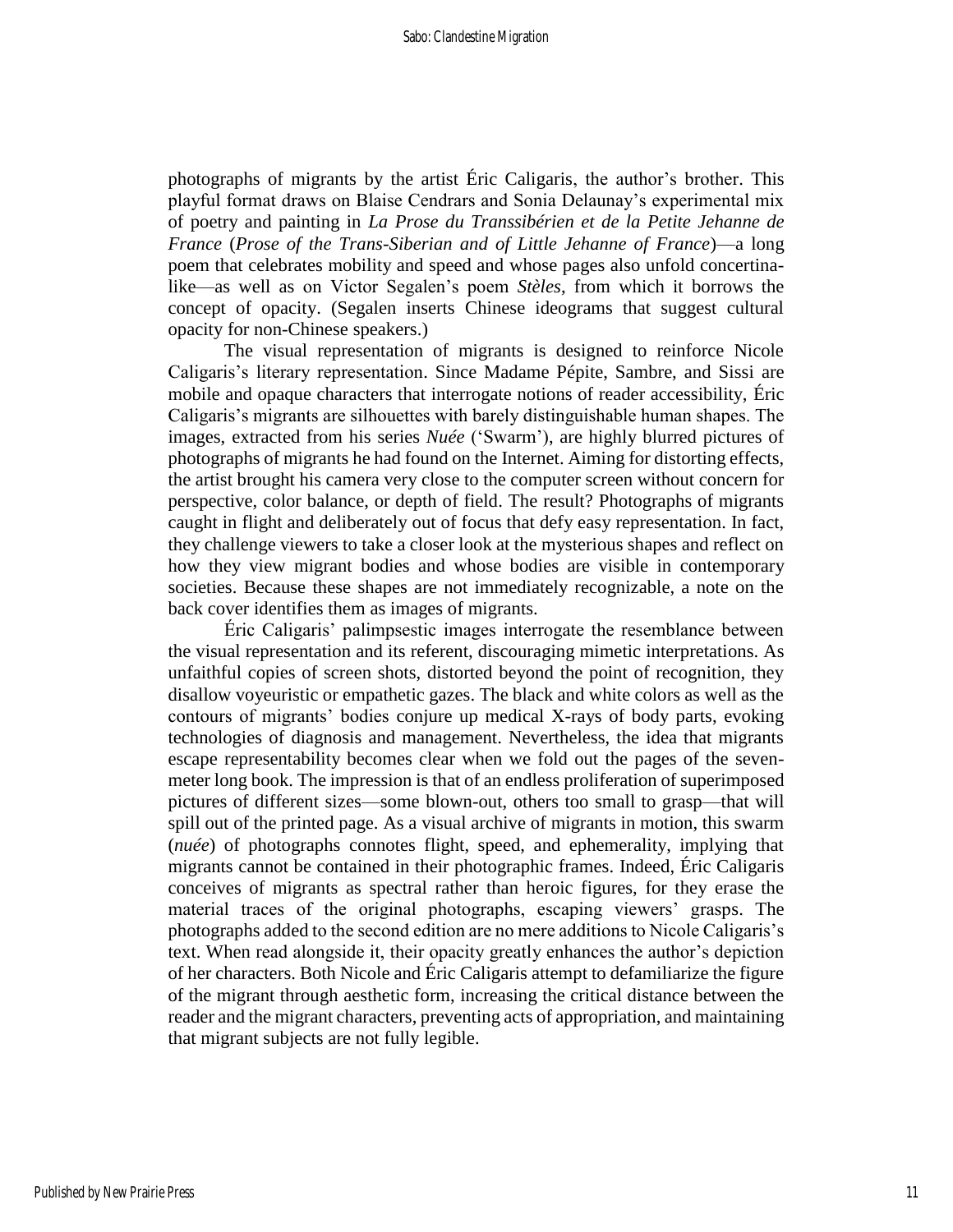In conclusion, in my immanent critique of *Les Samothraces* I have attempted to read the text poetically to uncover its political content. Caligaris's formal strategies are a key locus for thinking about political issues related to migration—namely, migrants' rights to mobility, gendered vulnerability, and resistance to forms of state surveillance. The interplay between text and image, the characters' vague contours, the plot structure, and the open ending invite political questions about migrants' presence and roles within host societies. In other words, it is through form that the author engages with the politics of representing unauthorized migrants. Although Caligaris holds that literature is its own end, *Les Samothraces* can be read as an apology for migration and an indictment of the arbitrariness of borders insofar as it articulates an aesthetic of mobility through spatial images and mythological figures connoting movement. What is more, the text proposes alternative models to think about clandestinity than those of precarity and victimhood. To return to Adorno, literary thinking is useful precisely through its potential to imagine new scenarios to real-life tensions.

## Acknowledgments

I would like to thank my anonymous reviewers for their invaluable suggestions.

### **Notes**

1. For studies of contemporary migrant literature as a literary genre in a French and Francophone context, see Xavier and Sabo.

2. For a similar methodological approach to art and literature as products of the social and political contexts of their era, see Balibar and Jameson.

3. All translations of French-language quotations are my own.

4. Indeed, even when Caligaris tackles social and political issues—civil war in *La Scie patriotique* ('The Patriotic Saw,' 1997), unauthorized migration in *Les Samothraces* ('The Samothracians,' 2000/2016)), transit zones in *Barnum des ombres* ('Shadows in Disarray,' 2002), and imprisonment and torture in *Okosténie* (2008)—she does so in oblique ways.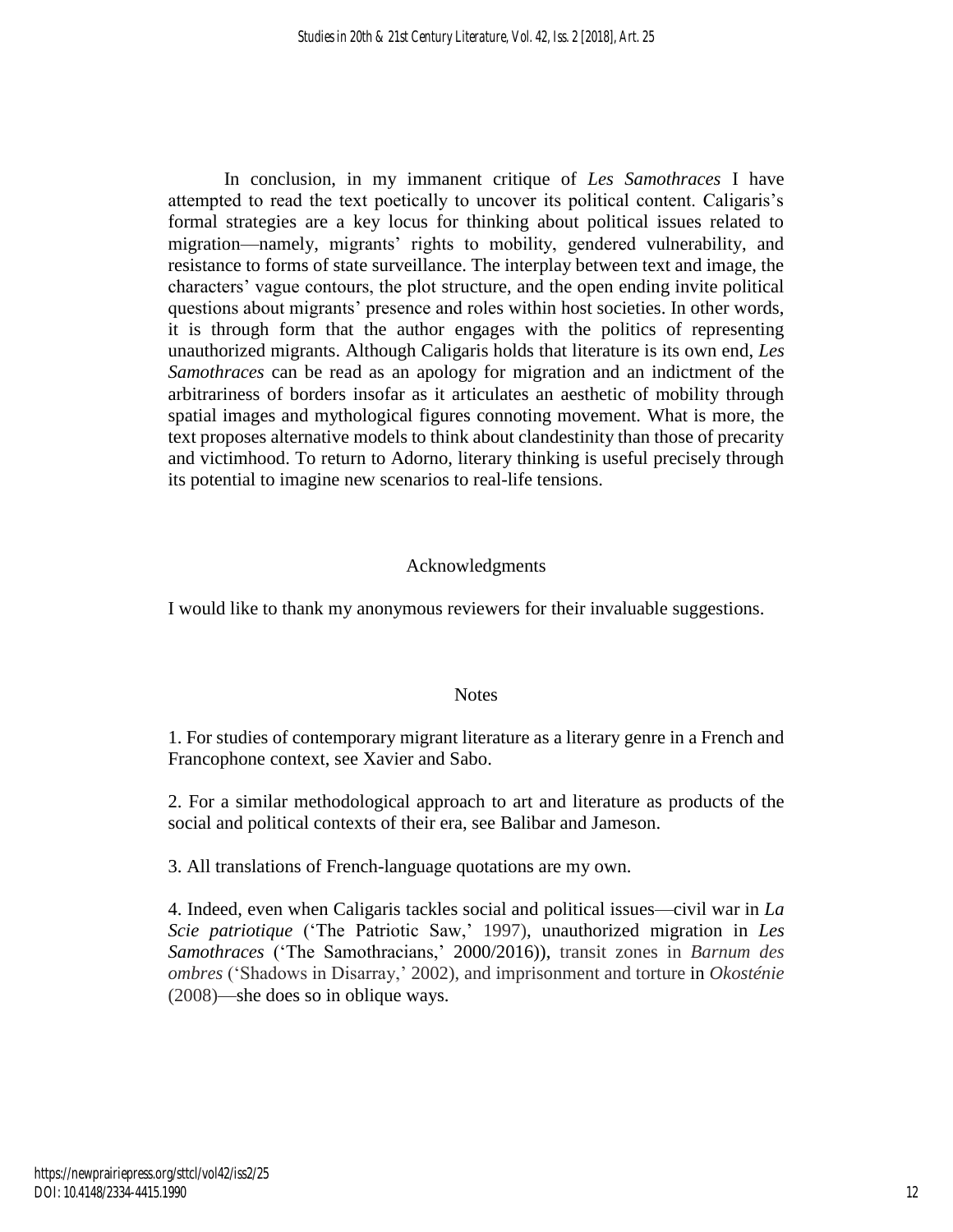5. In his discussion of the notion of character in the contemporary French novel, Warren Motte points out that "traditional features of character—psychological depth, for example, moral coherence, development over time, plausible disposition and motivation—are fundamentally otiose" (51). As he suggests, "at issue is the problem of representation" and "its conditions of possibility" (53, 56).

#### Works Cited

- Adorno, Theodor W. *Aesthetic Theory*. 1970. Translated by C. Lenhardt, edited by Gretel Adorno and Rolf Tiedemann, Routledge & Kegan Paul, 1984.
- Agamben, Giorgio. *Homo Sacer: Sovereign Power and Bare Life*. Translated by Daniel Heller-Roazen, Stanford UP, 1998.
- Appadurai, Arjun. *Modernity at Large: Cultural Dimensions of Globalization*. U of Minnesota P, 1996.
- Balibar, Étienne and Pierre Macherey. "On Literature as an Ideological Form." *Untying the Text: A Post-Structuralist Reader*, edited by Robert Young, Routledge & Kegan Paul, 1981, pp. 79-99.
- Blanckeman, Bruno. "L'écrivain *impliqué*: écrire (dans) la cité." *Narrations d'un nouveau siècle: Romans et récits français (2001-2010)*, edited by Bruno Blanckeman and Barbara Havercroft, Presses Sorbonne Nouvelle, 2012, pp. 71-81.
- Butler, Judith. "Rethinking Vulnerability and Resistance." *Vulnerability in Resistance*, edited by Judith Butler, Zeynep Gambetti, and Leticia Sabsay, Duke UP, 2016, pp. 12-27.
- Caligaris, Nicole. *Barnum des ombres*. Verticales, 2002.
- ---. *Les Samothraces*. Mercure de France, 2000.
- ---. *Les Samothraces*. 2<sup>nd</sup> ed., Le Nouvel Attila, 2016.
- ---. *La Scie patriotique*. Mercure de France, 1997.
- ---. *Okosténie*. Verticales, 2008.
- Cendrars, Blaise. *Prose du Transsibérien et de la petite Jehanne de France*. 1913. Translated by Timothy Young, Yale UP, 2008.
- Clifford, James. *Routes: Travel and Translation in the Late Twentieth Century*. Harvard UP, 1997.
- Guichard, Thierry. "Nicole Caligaris." *Le Matricule des Anges*, vol. 89, January 2008, pp. 17-25.
- Foucault, Michel. *Discipline and Punish: The Birth of the Prison*. Translated by Alan Sheridan, Vintage Books, 1995.
- Jameson, Fredric. *The Political Unconscious: Narrative as a Socially Symbolic Act*. Cornell UP, 1981.